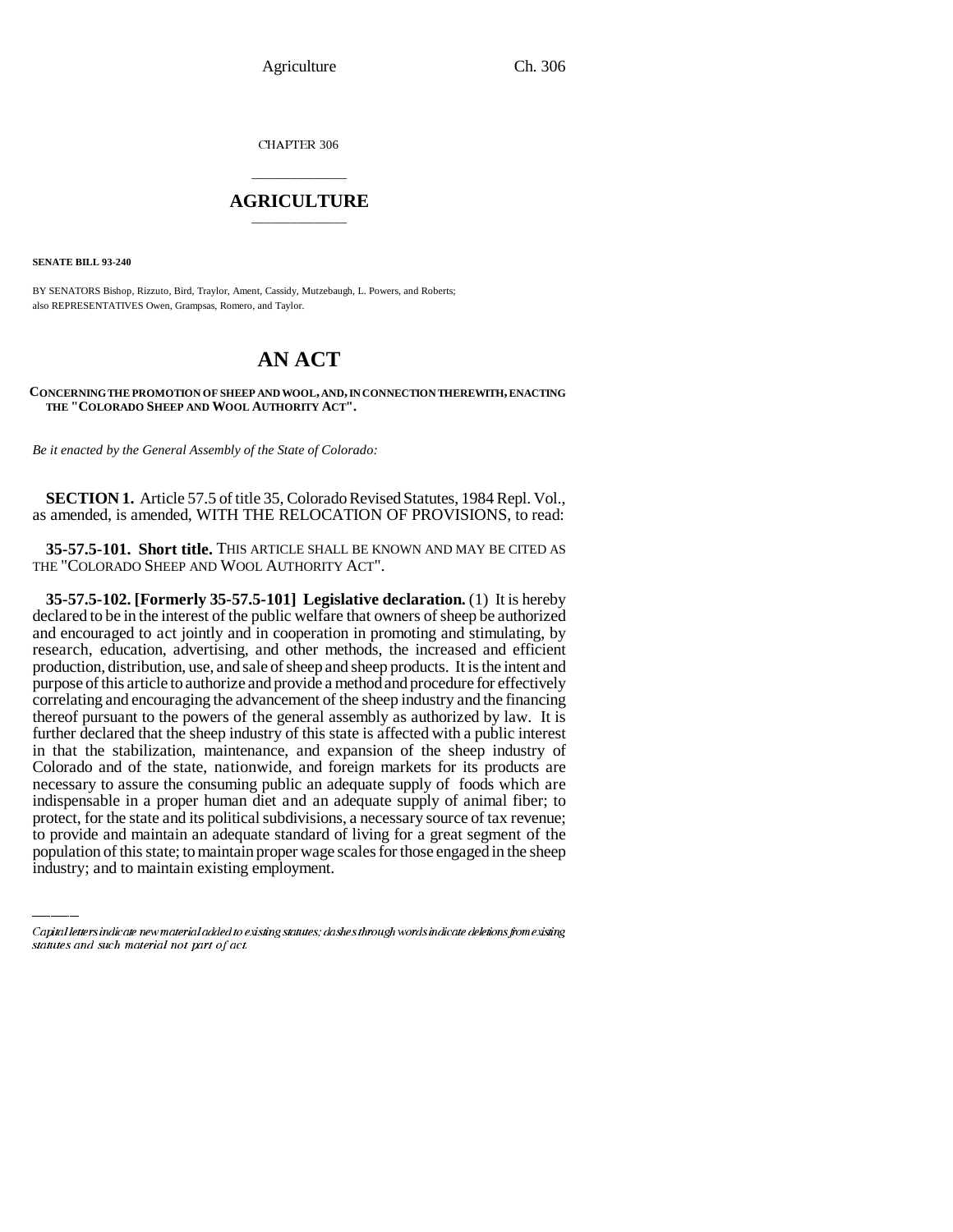(2) The purpose of this article is to enable the sheep industry with the aid of the state, to effectively correlate and encourage the advancement and improvement of its commodities.

**35-57.5-103. [Formerly 35-57.5-102] Definitions.** As used in this article, unless the context otherwise requires:

(1) "Board" means the Colorado sheep and wool board "AUTHORITY" MEANS THE COLORADO SHEEP AND WOOL AUTHORITY CREATED BY SECTION 35-57.5-104 (1).

(1.5) "BOARD" OR "SHEEP AND WOOL BOARD" MEANS THE COLORADO SHEEP AND WOOL BOARD.

(2) "Commissioner" means the commissioner of agriculture.

**35-57.5-104. Colorado sheep and wool authority - creation.** (1) THERE IS HEREBY CREATED THE COLORADO SHEEP AND WOOL AUTHORITY, WHICH SHALL BE A BODY CORPORATE AND A POLITICAL SUBDIVISION OF THE STATE. THE AUTHORITY SHALL NOT BE AN AGENCY OF STATE GOVERNMENT, NOR SHALL IT BE SUBJECT TO ADMINISTRATIVE DIRECTION BY ANY STATE AGENCY EXCEPT:

(a) AS PROVIDED IN THIS ARTICLE;

(b) FOR PURPOSES OF THE "COLORADO GOVERNMENTAL IMMUNITY ACT", ARTICLE 10 OF TITLE 24, C.R.S.;

(c) FOR PURPOSES OF INCLUSION IN THE RISK MANAGEMENT FUND AND THE SELF-INSURED PROPERTY FUND AND BY THE DIVISION OF RISK MANAGEMENT PURSUANT TO PART 15 OF ARTICLE 30 OF TITLE 24, C.R.S.

**35-57.5-105. [Formerly 35-57.5-103] Colorado sheep and wool board.** (1) There is hereby created THE POWERS OF THE AUTHORITY SHALL BE VESTED IN the Colorado sheep and wool board, which IS HEREBY CREATED, WHICH shall be composed of nine members and nine alternates who raise, breed, and grow sheep and wool or lambs for sheep production.

(2) The board members and alternates shall be appointed from the following districts:

(a) Three members and their alternates from an area comprised of COMPRISING the counties of Eagle, Garfield, Grand, Jackson, Moffat, Pitkin, Rio Blanco, and Routt, which shall be known as district 1:

(b) Three members and their alternates from an area comprised of COMPRISING the counties of Delta, Gunnison, Mesa, Montrose, Ouray, and San Miguel, which shall be known as district 2;

(c) One member and an alternate from an area comprised of COMPRISING the counties of Archuleta, Dolores, Hinsdale, La Plata, Montezuma, and San Juan, which shall be known as district 3;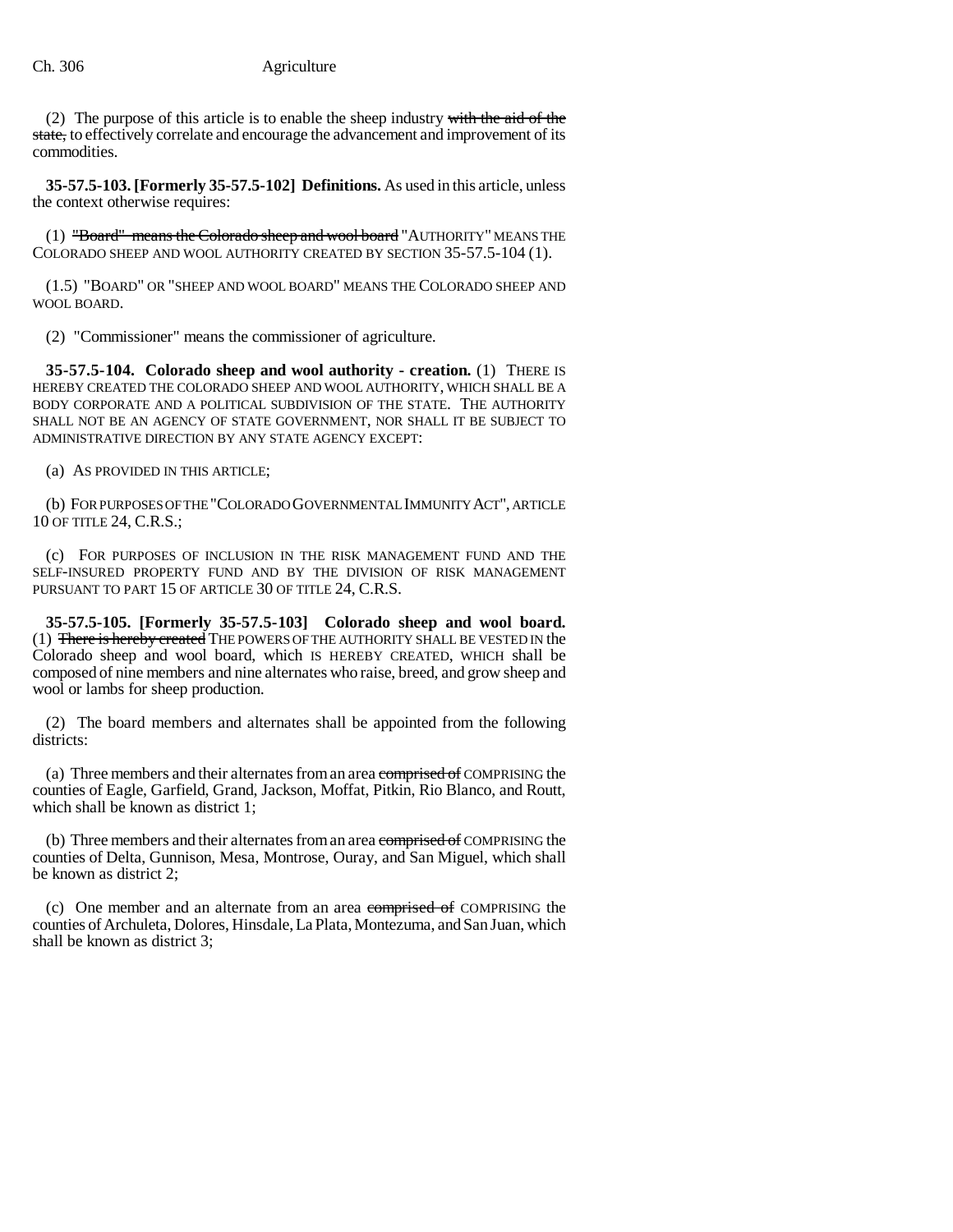Agriculture Ch. 306

(d) One member and an alternate from an area comprised of COMPRISING the counties of Alamosa, Conejos, Costilla, Mineral, Rio Grande, and Saguache, which shall be known as district 4;

(e) One member and an alternate from an area comprised of COMPRISING those counties not in districts 1 to 4, which shall be known as district 5.

(3) Each member and alternate of the board shall be appointed by the commissioner from nominations received from producers or producers' organizations in the district in which the member or alternate has his residence RESIDES or HAS A principal place of business.

(4) The board shall exercise its powers and perform its duties and functions specified by this article under the department of agriculture as a part of the division of brand inspection as if the same were transferred to the department by a **type 1** transfer, as such transfer is defined in the "Administrative Organization Act of 1968", article 1 of title 24, C.R.S.

**35-57.5-106. [Formerly 35-57.5-104] Qualifications of members and alternates.** (1) Each member and alternate of the board shall have the following qualifications, which shall continue during his SUCH PERSON'S term of office:

(a) He THE PERSON shall be a citizen of the United States.

(b) He THE PERSON shall be a bona fide resident of the state of Colorado and reside or have his MAINTAIN A principal place of business in the district from which he THE PERSON is appointed.

(c) He THE PERSON shall have demonstrated, through membership in a sheep producers' organization or an organization representing this type of production or business or through public or other service, an active interest in the development of the sheep industry of Colorado.

(d) He THE PERSON shall have been actively engaged in the raising, breeding, or growing of sheep for a period of at least three years and shall derive a substantial proportion of his OR HER income from that type of production or business.

**35-57.5-107. [Formerly 35-57.5-105] Terms of members and alternates.** (1) The commissioner shall appoint members and alternates of the board as follows: THE MEMBERS AND ALTERNATES OF THE COLORADO SHEEP AND WOOL BOARD WHO ARE IN OFFICE ON JULY 1, 1993, SHALL CONSTITUTE THE ORIGINAL BOARD OF THE SHEEP AND WOOL AUTHORITY, AND THEIR INITIAL TERMS ON THE SHEEP AND WOOL BOARD SHALL END AT THE SAME TIME AS THE TERMS TO WHICH THEY WERE APPOINTED ON THE COLORADO SHEEP AND WOOL BOARD PRIOR TO JULY 1, 1993.

(a) District 1: One member and one alternate for a term ending June 30, 1976; one member and one alternate for a term ending June 30, 1977; and one member and one alternate for a term ending June 30, 1978;

(b) District 2: One member and one alternate for a term ending June 30, 1976; one member and one alternate for a term ending June 30, 1977; and one member and one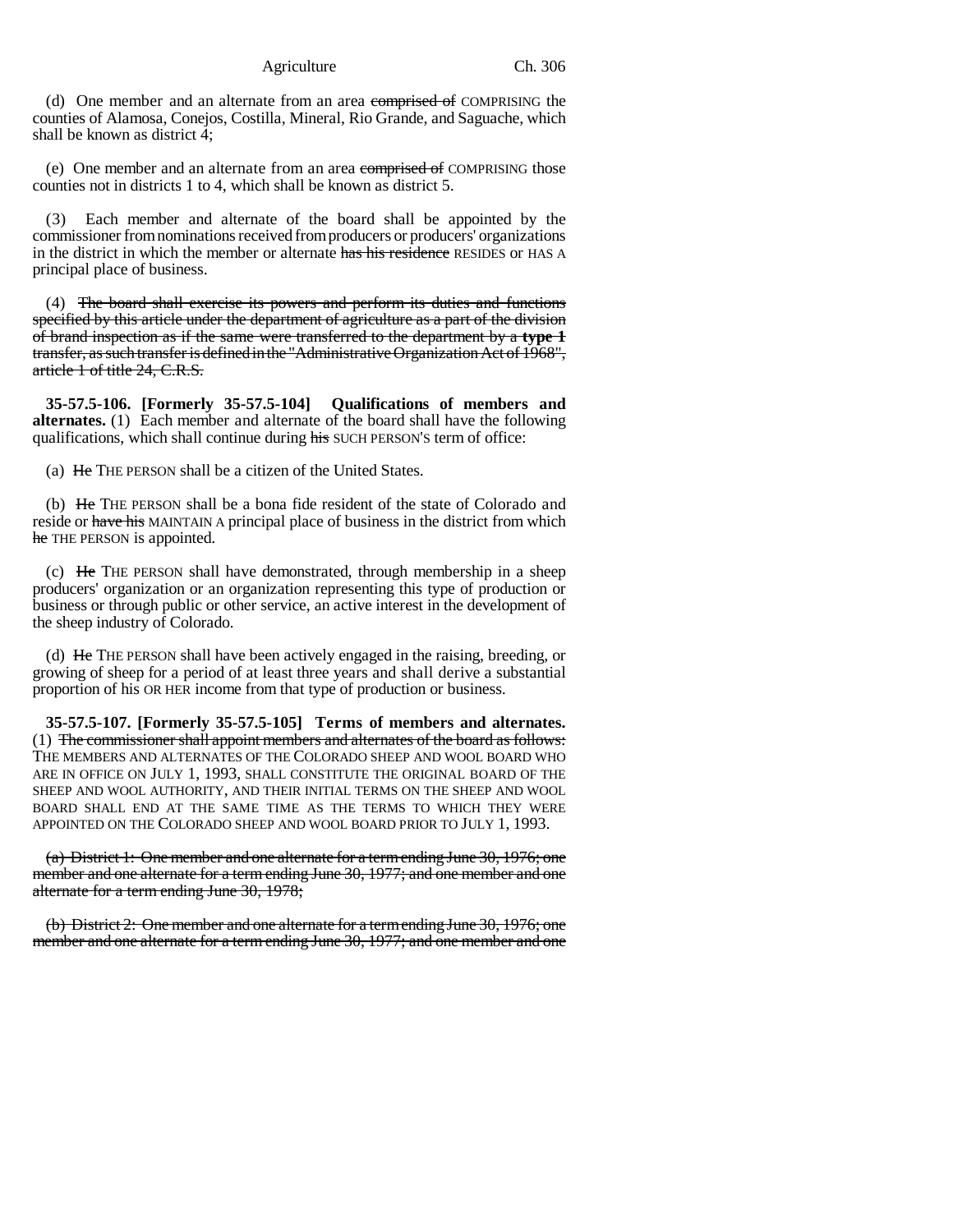alternate for a term ending June 30, 1978;

(c) District 3: One member and one alternate for a term ending June 30, 1978;

(d) District 4: One member and one alternate for a term ending June 30, 1977;

(e) District 5: One member and one alternate for a term ending June 30, 1976.

(2) Upon the expiration of the term of a member and  $\frac{h}{h}$  SUCH MEMBER's alternate as provided in subsection (1) of this section, their reappointment or successors shall be appointed by the commissioner as provided in section  $35-57.5-103(3)$  for a term of three years; except that, in the case of a vacancy of a member, his SUCH MEMBER'S appointed alternate shall serve the balance of the member's unexpired term, and, in the case of a vacancy of an alternate, the commissioner shall appoint a person as provided in section  $35-57.5-103$  (3) 35-57.5-105 (3) who shall serve for the unexpired term.

**35-57.5-108. [Formerly 35-57.5-106] Declaring office of member or alternate vacant.** The commissioner shall immediately declare the office of any member or alternate of the board vacant whenever he THE COMMISSIONER finds that: The member or alternate no longer is actively engaged in the production of sheep; the member or alternate has become a resident of another state; or the member or alternate is unable to perform the duties of his THE office.

**35-57.5-109. [Formerly 35-57.5-107] Removal of member or alternate.** (1) The commissioner may remove any member or alternate of the board for inefficiency, neglect of duty, or misconduct in office. Such member or alternate shall be entitled to a public hearing, before the board with the commissioner presiding, after service upon him THE MEMBER OR ALTERNATE ten days before the hearing, of a copy of the charges against him THE MEMBER OR ALTERNATE together with a notice of the time and place of the hearing. At the hearing, the member or alternate shall be given an opportunity to be heard in person or by counsel and shall be permitted to present evidence to answer the charges and explain the facts alleged. against him.

(2) In every case of removal, the commissioner shall file in the office of the secretary of state a complete statement of all charges against the member or alternate and his THE COMMISSIONER'S findings thereon, together with a record of the entire proceedings had in connection therewith.

**35-57.5-110. [Formerly 35-57.5-108] Expenses of members, alternates, and employees.** Members, alternates, officers, and employees of the board may receive compensation for actual and necessary travel and other actual expenses incurred in the performance of their official duties. The board shall adopt uniform and reasonable regulations governing the incurring and paying of such expenses.

**35-57.5-111. [Formerly 35-57.5-109] Meeting place.** The board shall establish a meeting place anywhere within this state, but the selection of the location shall be guided by consideration for the convenience of a majority of those most likely to have business with the board or to be affected by its acts.

**35-57.5-112. [Formerly 35-57.5-110] Meetings.** The first board appointed shall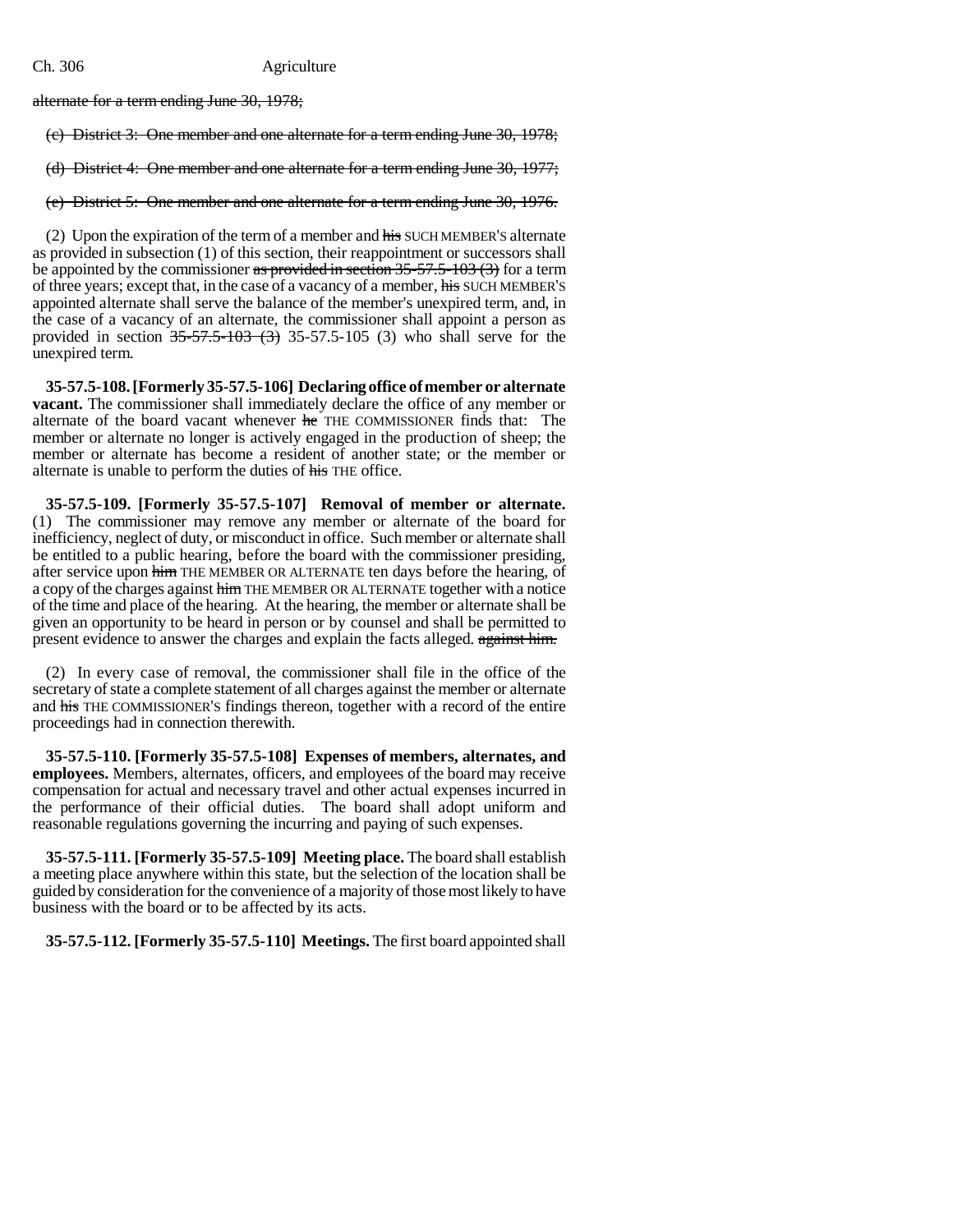Agriculture Ch. 306

meet as soon as practicable for the purpose of organizing. It shall elect a chairman from among its members and a secretary-treasurer who may or may not be from among its members. It shall adopt a general statement of policy for guidance and shall transact such other business as is necessary to start the work of the board. Thereafter, the board shall meet regularly once each three months or at such other times as called by the chairman. The chairman may call special meetings at any time and shall call a special meeting when requested by three or more members of the board.

**35-57.5-113. [Formerly 35-57.5-111] Duties and powers of the board.** (1) The board may:

(a) Conduct or contract for scientific research to discover and develop the commercial value of sheep and sheep products;

(b) Disseminate reliable information founded upon the research undertaken under this article, showing the uses or probable uses of sheep and sheep products;

(c) Study state and federal legislation with respect to tariffs, duties, reciprocal trade agreements, import quotas, and other matters of trade concerning the sheep industry;

(d) Sue and be sued as a board, without individual liability, for acts of the board within the scope of the powers conferred upon it by this article;

(e) Enter into contracts which it deems appropriate to the carrying out of the purposes of the board as authorized by this article;

(f) Make grants to research agencies for the financing of special or emergency studies or for the purchase or acquisition of facilities necessary to carry out the purposes of the board as authorized by this article;

(g) Appoint subordinate officers and employees of the board and prescribe their duties and fix their compensation;

(h) Cooperate with and enter into contracts with any local, state, or nationwide organization or agency engaged in work or activities similar to those of the board and enter into contracts with such organizations or agencies for carrying on joint programs;

(i) Act jointly and in cooperation with the federal government or any agency thereof in the administration of any program of the government or of a governmental agency deemed by the board to be beneficial to the sheep industry of this state and expend funds in connection therewith if such program is compatible with the powers conferred by this article;

(j) Adopt, rescind, modify, or amend all proper regulations, orders, and resolutions for the exercise of its powers and duties; and

(k) Enter into contracts for the promotion of sheep and for the development of new markets through such promotion.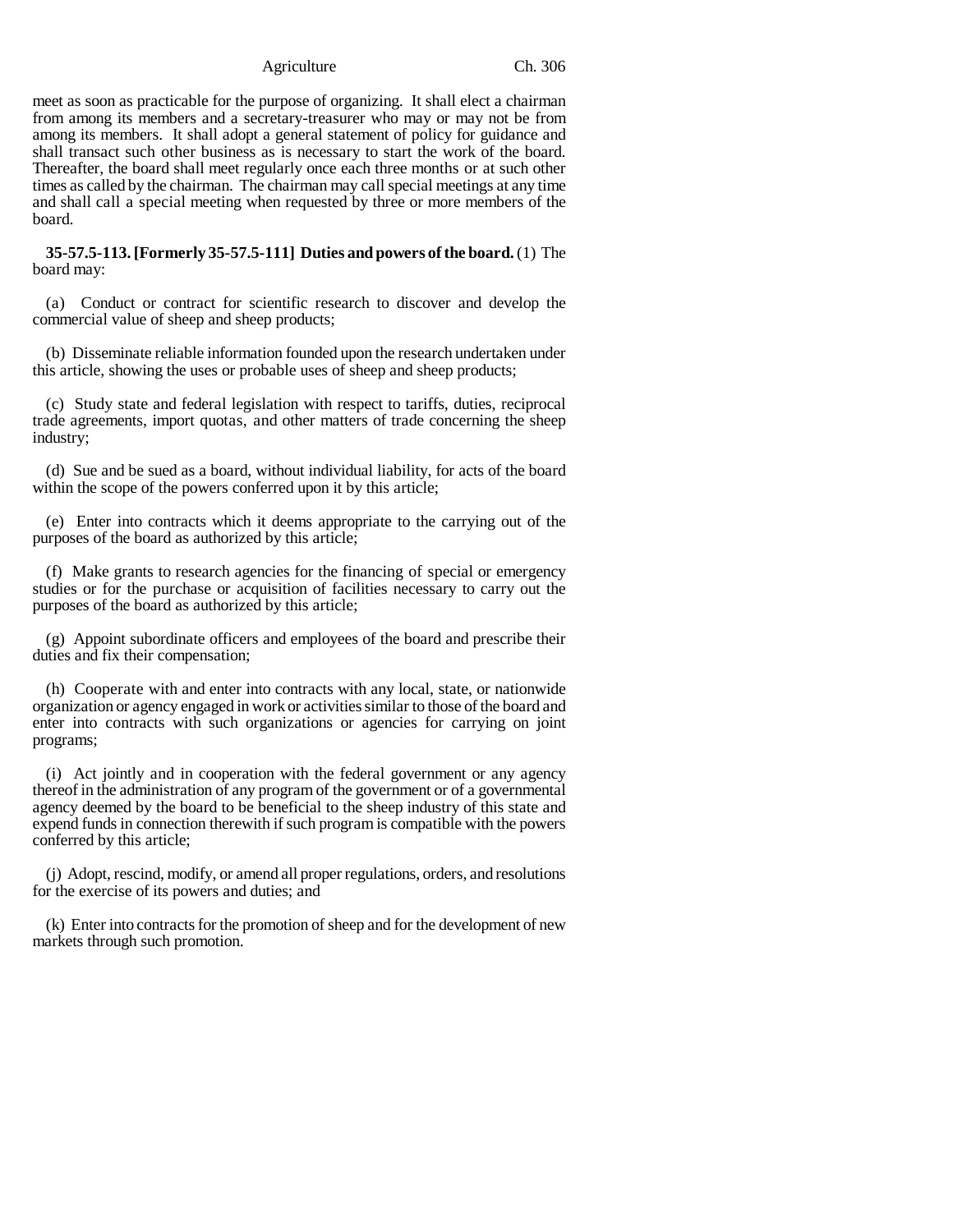(2) The board shall establish a license fee for the purpose of funding the services provided to the sheep industry by the board and for funding the activities of the board performed pursuant to the provisions of this article.

**35-57.5-114. [Formerly 35-57.5-112] Acceptance of grants and gifts.** The board may accept grants, donations, contributions, or gifts from any source for expenditures in connection with any purpose consistent with the powers conferred on the board.

**35-57.5-115. Rules and regulations.** THE BOARD IS AUTHORIZED TO PROMULGATE REGULATIONS NECESSARY TO CARRY OUT THE INTENT AND PURPOSES OF THIS ARTICLE.

**35-57.5-116. [Formerly 35-57.5-113] License fee - expenditure of funds.** (1) The board shall submit to the commissioner DETERMINE the amount of assessment per head of sheep upon which the annual license fee provided for in section  $35-57.5-111(2)$  35-57.5-113 (2) shall be computed. The amount of such assessment shall not exceed twenty-five cents per head of sheep and shall be submitted to the commissioner SET BY THE BOARD by November 1 of the year prior to the CALENDAR year the license fee is to be charged.

(2) The board shall provide the commissioner OBTAIN, by November 1 of each year, a certified true copy of the federal government's agricultural stabilization and conservation service list containing the names and addresses of sheep owners in the state and the number of sheep which were shorn and for which such federal payments were received during the year prior to the year the amount of such assessment is submitted to the commissioner AUTHORITY.

(3) The commissioner SHEEP AND WOOL BOARD shall require each owner of sheep who received such federal payments to pay said license fee. The license fee shall be computed by multiplying the assessment per head of sheep by the number of sheep shorn as reflected in such list.

(4) When collected, such license fees shall be paid to the state treasurer, who shall credit the same to the Colorado sheep and wool board fund, which fund shall be PAID TO THE AUTHORITY AND administered by the board for the purposes set forth in this article. except that no expenditure of moneys for a fiscal year may be made or incurred by or under authority of the board pursuant to this article unless the provisions of the office of state planning and budgeting are complied with.

(5) The license fee to defray the costs of this program pursuant to the provisions of this article shall remain in full force and effect from year to year without change unless there is filed with the board a petition signed by at least fifty-one percent of the growers of sheep in the state upon whom the most recent license fee was imposed requesting the repeal of said license fee in total discontinuance of the program or a petition requesting an increase or decrease of said license fee, in which latter case, the board shall fix a new assessment and provide for continuation of the program.

**35-57.5-117. [Formerly 35-57.5-113.5] Acts constituting violation.** It is a violation of this article for any person to fail to pay an assessment pursuant to section 35-57.5-113 35-57.5-116.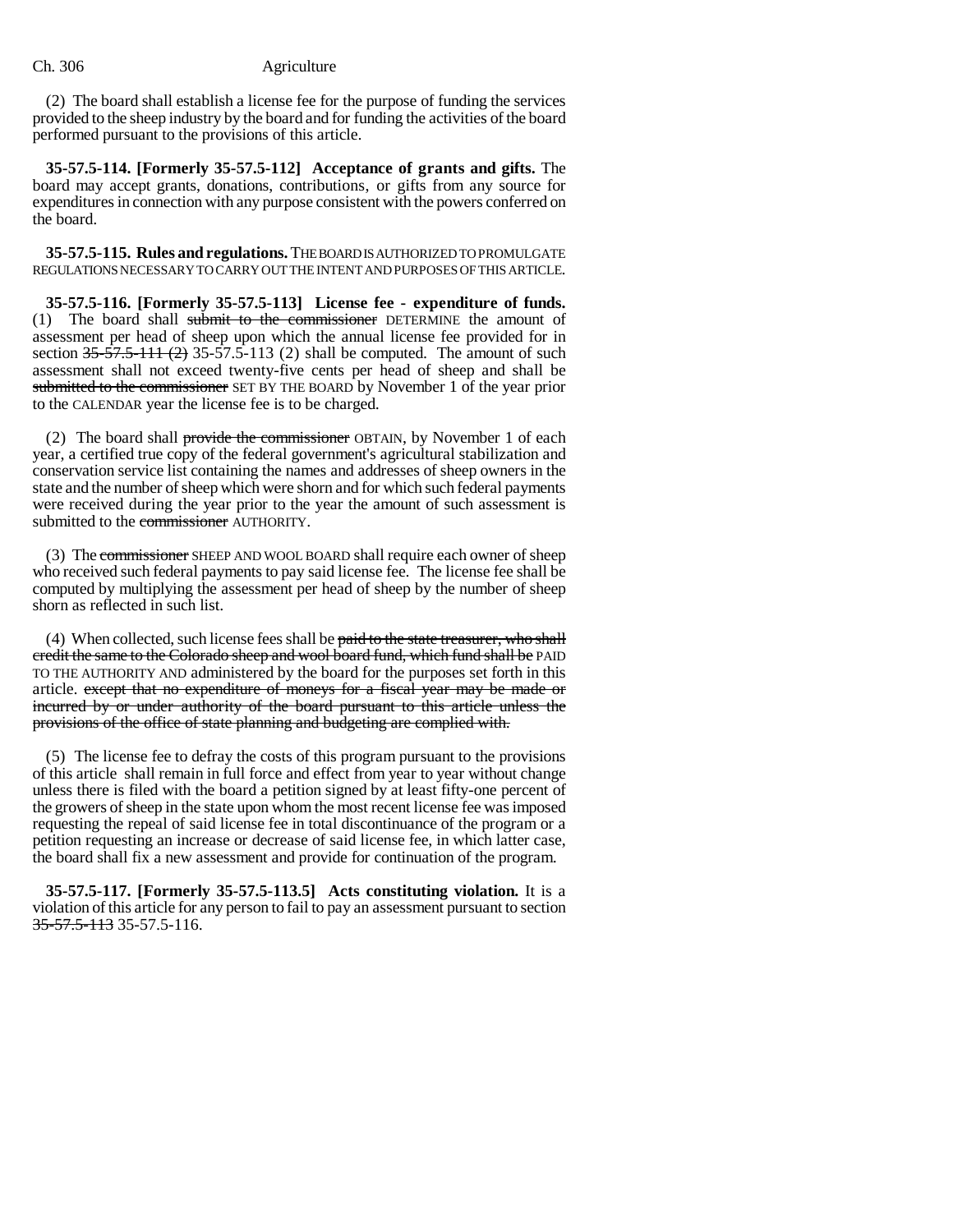**35-57.5-118. [Formerly 35-57.5-114] Enforcement.** (1) The commissioner BOARD shall be responsible for the enforcement of this article.

(2) Any assessment levied in such specified amount as may be determined by the commissioner BOARD pursuant to the provisions of section 35-57.5-113 35-57.5-116 shall constitute a personal debt of every person so assessed and shall be due and payable to the commissioner AUTHORITY when payment is called for by the commissioner BOARD.

(3) Upon the failure of such person to pay any such assessment upon the date determined by the commissioner BOARD, the commissioner BOARD may recover such amount plus costs and attorney fees by action in any court of competent jurisdiction.

(4) Whenever it appears to the commissioner BOARD, upon sufficient evidence satisfactory to the commissioner BOARD, that any person has engaged in or is about to engage in any act or practice constituting a violation of any provision of this article or of any rule or of any order promulgated under this article, he THE BOARD may apply to any court of competent jurisdiction to temporarily or permanently restrain or enjoin the act or practice in question and to enforce compliance with this article or any rule or order under this article. In any such action, the commissioner BOARD shall not be required to plead or prove irreparable injury or the inadequacy of the remedy at law. Under no circumstances shall the court require the commissioner BOARD to post a bond.

(5) (a) Any person who violates any provision of this article or any regulation made pursuant to this article is subject to a civil penalty, as determined by the commissioner BOARD. The maximum penalty shall not exceed one thousand dollars per violation.

(b) No civil penalty may be imposed unless the person charged was given notice and opportunity for a hearing pursuant to article 4 of title 24, C.R.S.

(c) If the commissioner BOARD is unable to collect such civil penalty or if any person fails to pay all or a set portion of the civil penalty as determined by the commissioner BOARD, the commissioner BOARD may recover such amount plus costs and attorney fees by action in any court of competent jurisdiction.

(d) Whenever the commissioner BOARD is found to have lacked substantial justification to impose a civil penalty, the person charged may recover his SUCH PERSON'S costs and attorney fees from the department AUTHORITY.

(e) Moneys collected from any civil penalties under the provisions of this section shall be paid to the state treasurer AUTHORITY, who shall credit the same to the wool board fund USE SUCH FUNDS TO DEFRAY THE COSTS OF THE ADMINISTRATION OF THIS ARTICLE.

(f) Before imposing any civil penalty, the commissioner BOARD may consider the effect of such penalty on the ability of the person charged to stay in business.

(6) The commissioner shall have full authority to administer oaths and take statements, to issue subpoenas requiring the attendance of witnesses before him and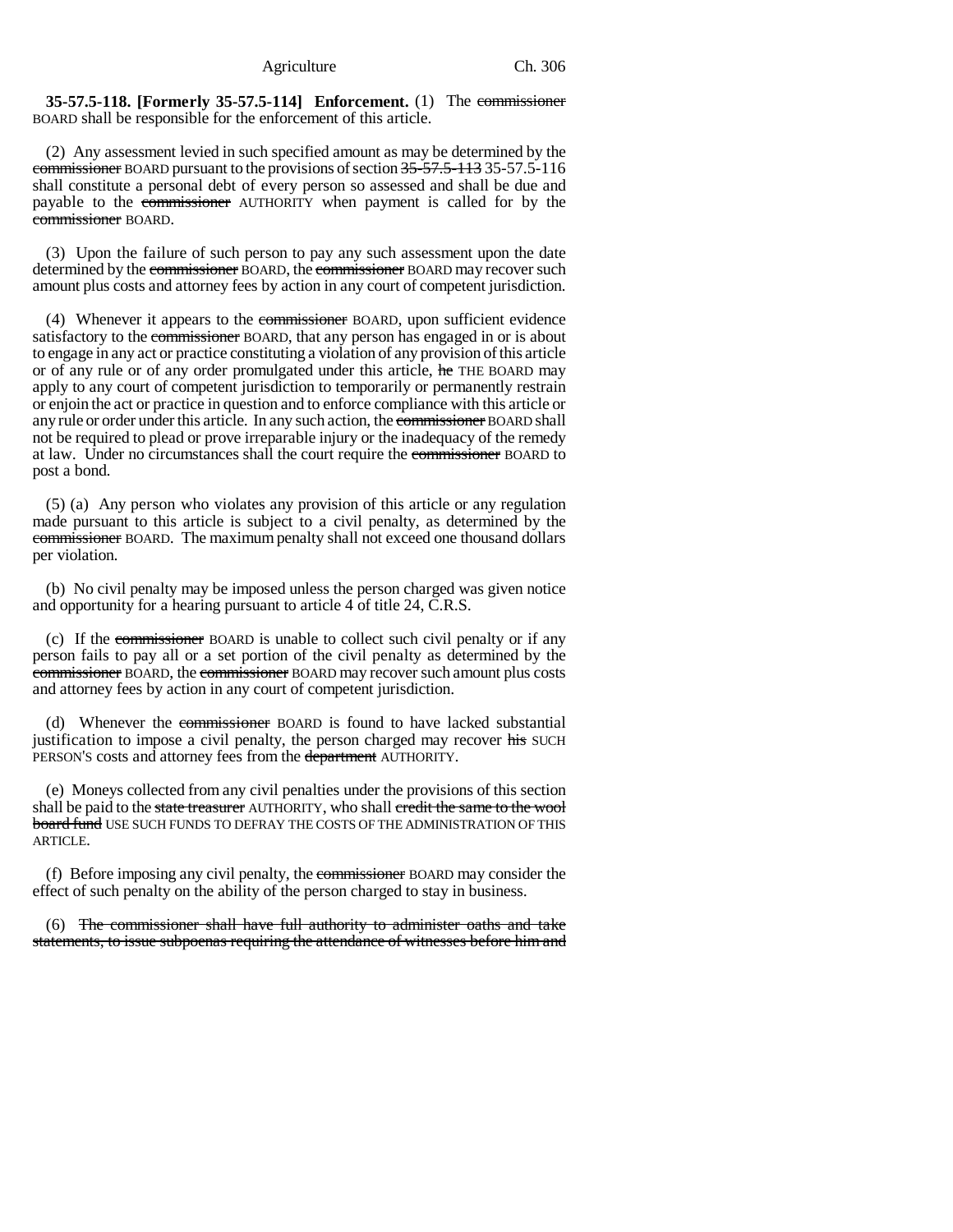the production of all books, memoranda, papers, and other documents, articles, or instruments, and to compel the disclosure by such witnesses of all facts known to them relative to the matters under investigation. Upon the failure or refusal of any witness to obey any subpoena, the commissioner may petition the district court, and, upon a proper showing, the court may enter an order compelling the witness to appear and testify or produce documentary evidence. Failure to obey such an order of the court shall be punishable as a contempt of court.

**35-57.5-119. [Formerly 35-57.5-115] Refunds.** (1) Unless otherwise specified in this article, there shall be no refunds of assessments.

(2) Any lamb feeder who has paid an assessment as required by section 35-57.5-113 35-57.5-116 shall be entitled to a prompt refund of seventy-five percent of such assessment from the board. Claim for refund shall be made to the board within ten days after the date of payment of the assessment or ten days after the due date of the assessment, whichever is earlier, on a form furnished by the board. No such refund shall be made until the state general fund has been reimbursed for all expenses incurred by the establishment of this article.

(3) Notwithstanding any other laws to the contrary and to carry out the intent of this section to insure prompt refund, the board, except as provided by subsection (4) of this section, is authorized to expeditiously process claims for refund. The refund shall be based on the signed statement of the refund claim and any other information that is attached thereto unless other information or verification is required by subsection (4) of this section.

(4) The board, before processing and making a refund, may require any additional information or verification it deems necessary to determine the validity of the claim for refund. All persons who forward claims for refund shall keep pertinent records for a period of at least three years, which shall be available for audit by the board. The board may file an action to recover from any person a refund of assessment illegally obtained.

(5) The claim for refund shall be signed by the person who paid the assessment. Any person who files a fraudulent or false claim for refund, or who, by any false pretenses, obtains or attempts to obtain a refund not legally due him, or who signs a refund claim in the name of and for another person commits theft, as defined in section 18-4-401, C.R.S., and shall be punished accordingly.

**SECTION 2.** 24-1-123 (4) (g) (III), Colorado Revised Statutes, 1988 Repl. Vol., is repealed as follows:

**24-1-123. Department of agriculture - creation.** (4) The department of agriculture shall consist of the following divisions:

 $(g)$  (III) The Colorado sheep and wool board, created by article 57.5 of title 35, C.R.S., shall exercise its powers and perform its duties and functions under the department of agriculture as a part of the division of brand inspection as if it were transferred by a **type 1** transfer.

**SECTION 3.** 29-1-102 (13), Colorado Revised Statutes, 1986 Repl. Vol., as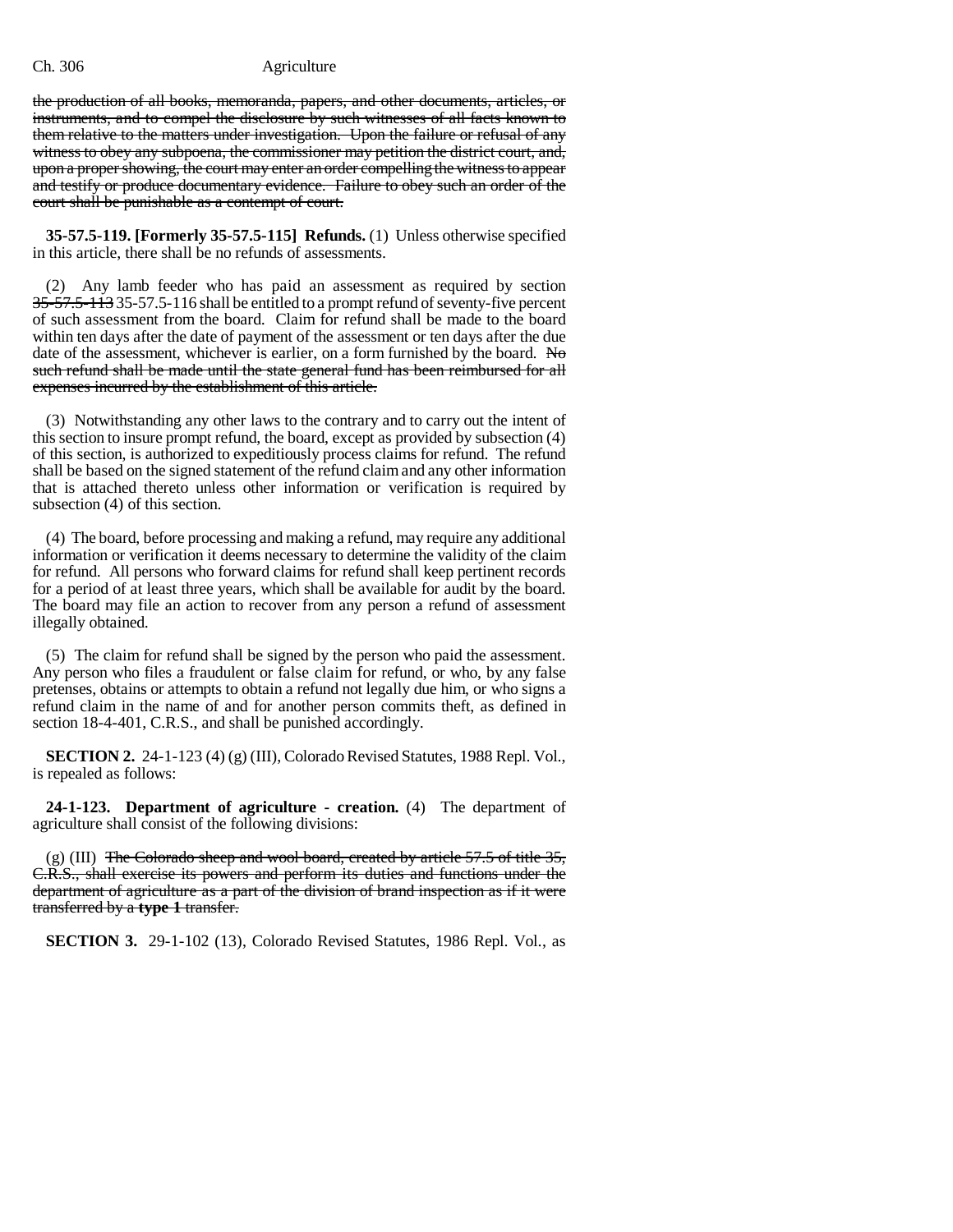amended, is amended to read:

**29-1-102. Definitions.** As used in this part 1, unless the context otherwise requires:

(13) "Local government" means any authority, county, municipality, city and county, district, or other political subdivision of the state of Colorado; any institution, department, agency, or authority of any of the foregoing; and any other entity, organization, or corporation formed by intergovernmental agreement or other contract between or among any of the foregoing. The office of the county public trustee shall be deemed an agency of the county for the purposes of this part 1. "Local government" does not include the Colorado postsecondary educational facilities authority, the university of Colorado hospital authority, the Colorado student obligation bond authority, the Colorado health facilities authority, the Colorado housing and finance authority, the Colorado agricultural development authority, THE COLORADO SHEEP AND WOOL AUTHORITY, the fire and police pension association, any public entity insurance or investment pool formed pursuant to state law, any county or municipal housing authority, any association of political subdivisions formed pursuant to section 29-1-401, or any home rule city or town, home rule city and county, cities and towns operating under a territorial charter, school district, or junior college district.

**SECTION 4.** 29-1-602 (5) (b), Colorado Revised Statutes, 1986 Repl. Vol., as amended, is amended to read:

**29-1-602. Definitions.** As used in this part 6, unless the context otherwise requires:

(5) (b) Except for purposes of section 29-1-603 (4), "local government" does not include the fire and police pension association, any county or municipal housing authority, any public entity insurance pool formed pursuant to state law, THE COLORADO SHEEP AND WOOL AUTHORITY, or any association of political subdivisions formed pursuant to section 29-1-401.

**SECTION 5. Adjustments to 1993 long bill.** (1) For the implementation of this act, appropriations made in the annual general appropriation act to the department of agriculture for the fiscal year beginning July 1, 1993, shall be adjusted as follows:

(a) The line item "Sheep and Wool Board" is eliminated.

(b) The line item "Indirect Cost Assessment" is decreased by five thousand eight hundred two dollars (\$5,802).

(c) The total cash funds appropriation for special purposes is decreased by one hundred six thousand two hundred two dollars (\$106,202).

**SECTION 6. Effective date.** This act shall take effect July 1, 1993.